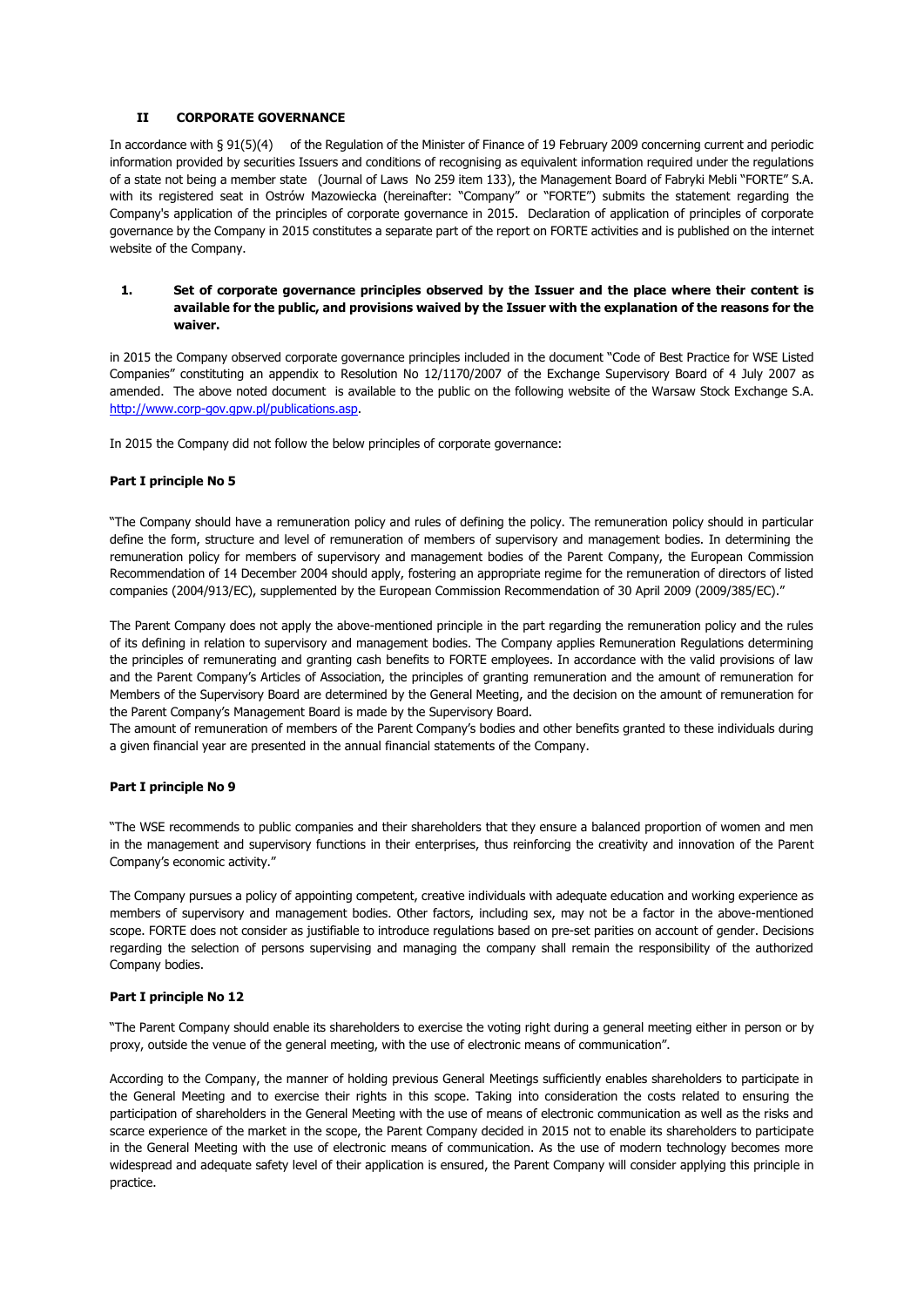#### **Part II principle No 1 item 9a (9)**

"The Parent Company operates a corporate website and, apart from information required by law, places on it (...) the record of the proceedings of the general meeting, in the form of audio or video".

According to the Management Board, the history of the previous General Meetings of FABRYKI MEBLI "FORTE" S.A. does not require making and placing on the website the record in the form of audio or video. The General Meetings take place in the registered seat of the Parent Company, and therefore participation in them is not hindered in any manner for Shareholders interested in the proceedings. Moreover, in accordance with binding provisions, the Parent Company places on its website the notice of the General Meeting together with the agenda, draft resolutions and any required documentation and announces it to the public in the form of a current report. The proceedings of the General Meeting are recorded in detail in the form of notarial minutes. Additionally, publishing required current reports and posting relevant information on the Parent Company's website enables Shareholders to review all material information regarding the General Meetings. Such principles guarantee transparency of the proceedings of the General Meetings, and will ensure their full and actual record. The Company does not exclude the possibility of applying the above-mentioned principle in the future.

#### **Part IV principle No 10**

"The Company should enable its shareholders to participate in the General Meeting using electronic means of communication in the following manner:

1) real-time transmission of the general meeting,

2) real-time bilateral communication where shareholders may take the floor during the general meeting from a location other than the location of the general meeting".

In accordance with binding provisions, the Parent Company places on its website the notice of the General Meeting together with the agenda, draft resolutions and any required documentation and announces it to the public in the form of a current report. The proceedings of the General Meeting are recorded in detail in the form of notarial minutes. Additionally, publishing required current reports and posting relevant information on the Parent Company's website enables Shareholders to review all material information regarding the General Meetings.

Taking into consideration the lack of a developed market practice, organising the General Meeting with the use of electronic means of communication bears significant risks of both legal and technical nature. The applicable provisions of law do not determine the status of a shareholder participating in the General Meeting with the use of electronic means of communication, despite not taking part in the voting, which gives rise to additional doubts and may expose both the Company and the shareholders to unnecessary legal risk.

On 13 October 2015 the Supervisory Board of the Warsaw Stock Exchange S.A. passed a resolution no 26/1413/2015 on acceptance of the new set of rules of corporate governance under the name " Good Practices of Companies listed on WSE 2016" (further: Good Practices 2016). New rules are in place from 1 January 2016 and are available on the official internet website of the Warsaw Stock Exchange S.A under the address:

[https://static.gpw.pl/pub/files/PDF/RG/DPSN2016\\_\\_GPW.pdf](https://static.gpw.pl/pub/files/PDF/RG/DPSN2016__GPW.pdf)

FORTE complies with the majority of recommendations and detailed principles included in Good Practices 2016 with the exclusion of:

**Recommendation IV R2.** -Bearing in mind the possibility of fulfilling the requirements necessary for the correct identification of the shareholder and maintaining the right level of safety of electronic communication throughout the Annual General Meeting of Shareholders, in particular, during the process of voting at the General Meeting, the Company decided not to apply this recommendation in its part. In the course of the Meeting of Shareholders the Company will enable the shareholders to execute their voting rights in persons or via proxy.

#### **Principles:**

**I. Z. (1) (20)** According to the Management Board, the history of the previous General Meetings of FABRYKI MEBLI "FORTE" S.A. does not require making and placing on the website the record in the form of audio or video. The General Meetings take place in the registered seat of the Parent Company, and therefore participation in them is not hindered in any manner for Shareholders interested in the proceedings. Moreover, in accordance with binding provisions, the Parent Company places on its website the notice of the General Meeting together with the agenda, draft resolutions and any required documentation and announces it to the public in the form of a current report. The proceedings of the General Meeting are recorded in detail in the form of notarial minutes. Additionally, publishing required current reports and posting relevant information on the Parent Company's website enables Shareholders to review all material information regarding the General Meetings.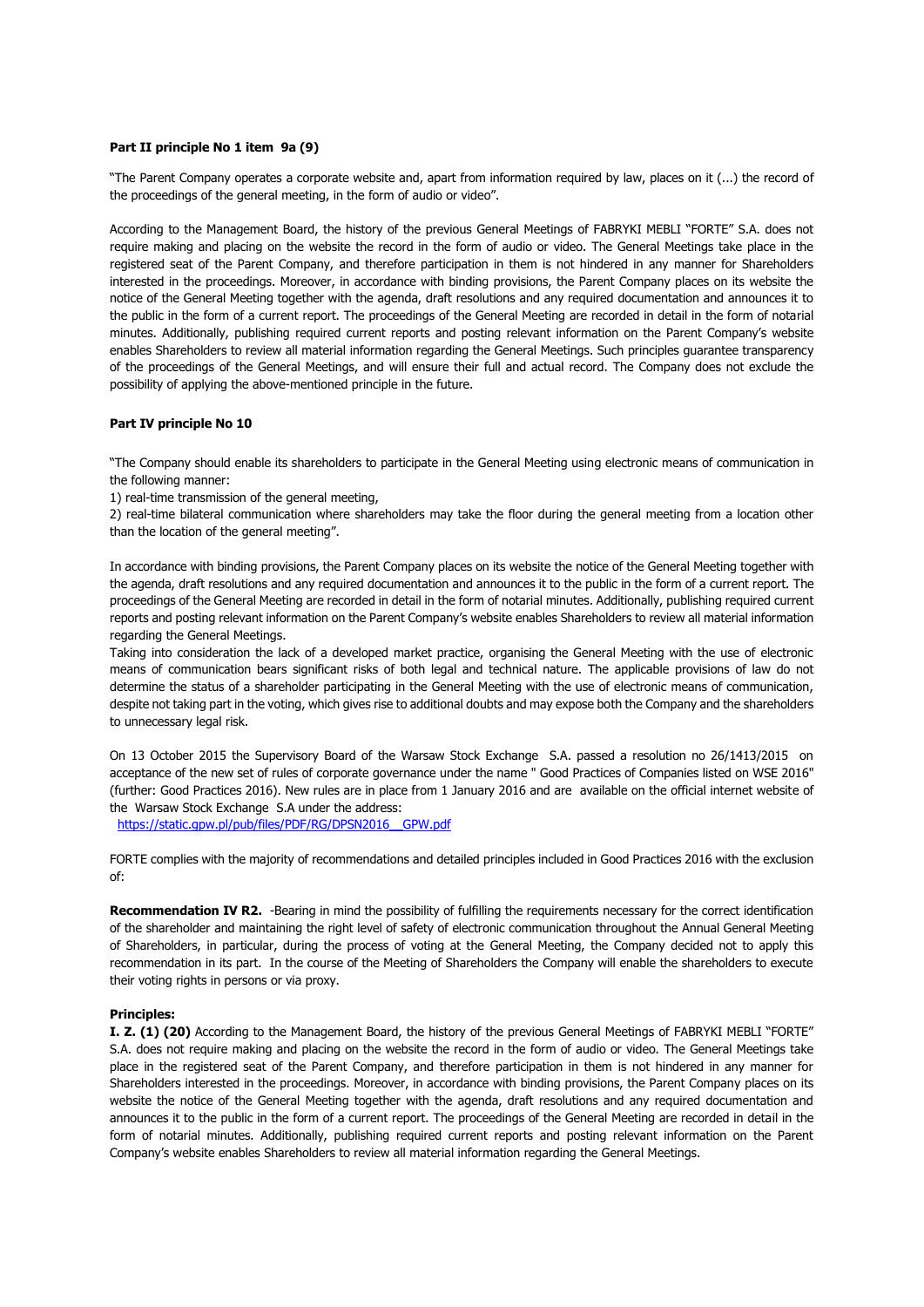**III. Z. (3)** -the Company currently conducts intense works targeted at introducing and applying international standards of professional practices of internal audits within the internal audit of the Company. The Company will immediately pass the information to public regarding the application of the above rule.

**IV. Z. 2.** Current concentrated structure of the shareholding of the Company does not include incurring any significant additional costs related to organization of the transmission. Currently applied principles of participation in Meetings of Shareholders are compliant with the regulations in place of the code of trade companies, Statute of the Company and other provisions of law. Organization of the course of Meetings of Shareholders sufficiently secures the interest of all shareholders.

**V. Z. 6.** -the Company currently partly applies this principle. Within internal regulations of the Company (Management Board Regulations, Regulation of the Supervisory Board) principles of proceedings related to the occurrence of conflict of interests have been described, however, they are not described in such detail as they are within the above principle.

**VI. Z. 4.** The Company applies Remuneration Regulations determining the principles of remunerating and granting cash benefits to FORTE employees. In accordance with the valid provisions of law and the Parent Company's Articles of Association, the principles of granting remuneration and the amount of remuneration for Members of the Supervisory Board are determined by the General Meeting, and the decision on the amount of remuneration for the Parent Company's Management Board is made by the Supervisory Board.

The amount of remuneration of members of the Parent Company's bodies and other benefits granted to these individuals during a given financial year are presented in the annual financial statements of the Company.

# **2. Shareholders holding directly or indirectly significant stakes of shares.**

In accordance with the most current information possessed by the Company, the shareholding structure as at 31 December 2015 was as follows:

| <b>Item</b> | <b>Shareholder</b>                                      |     | <b>Number of held</b><br>shares and votes | % stake in<br>share capital | % share in the<br>overall number<br>of votes |
|-------------|---------------------------------------------------------|-----|-------------------------------------------|-----------------------------|----------------------------------------------|
| 1.          | MaForm SARL                                             | 000 | 7 7 6 3                                   | 32,48%                      | 32,48%                                       |
| 2.          | MetLife Otwarty Fundusz Emerytalny<br>(MetLife OFE)     |     | (2 975 474)                               | 12,45%                      | 12,45%                                       |
| 3.          | Aviva Otwarty Fundusz Emerytalny Aviva<br><b>BZ WBK</b> |     | 2 300 000                                 | 9,62%                       | 9,62%                                        |
| 4.          | ING Otwarty Fundusz Emerytalny                          |     | 1 200 000                                 | 5,02%                       | 5,02%                                        |

# **3. Holders of any securities which provide special control rights.**

The Parent Company did not issue securities which provide special control rights.

**4. Restrictions on voting rights, such as restrictions on the execution of voting rights by a shareholder of a defined part or amount of votes, time-related restrictions on the execution of voting rights or subscriptions, in accordance with which, in cooperation with the Parent Company, equity rights related to securities are separate from the ownership of securities.**

The Company does not provide for any restrictions regarding exercising the right to vote.

# **5. Limitations in transferring the ownership right to the Issuer's securities**

There are no limitations in transferring the ownership right to the Parent Company's securities.

# **6. Description of principles concerning the appointment and dismissal of managers and their entitlements in particular the right to decide on the issuance or redemption of shares**

In accordance with the Company's Articles of Association, the Management Board consists of between one and seven members appointed for a joint term of office. The number of Management Board Members is determined by the Supervisory Board which also appoints the President of the Management Board and other Members of the Management Board. The Management Board is appointed for a joint five -year term of office. In accordance with the Code of Commercial Companies, Members of the Management Board may be dismissed by the Supervisory Board at any moment. The Supervisory Board determines the terms and conditions of remunerating Members of the Management Board, including the provisions of agreements and appointment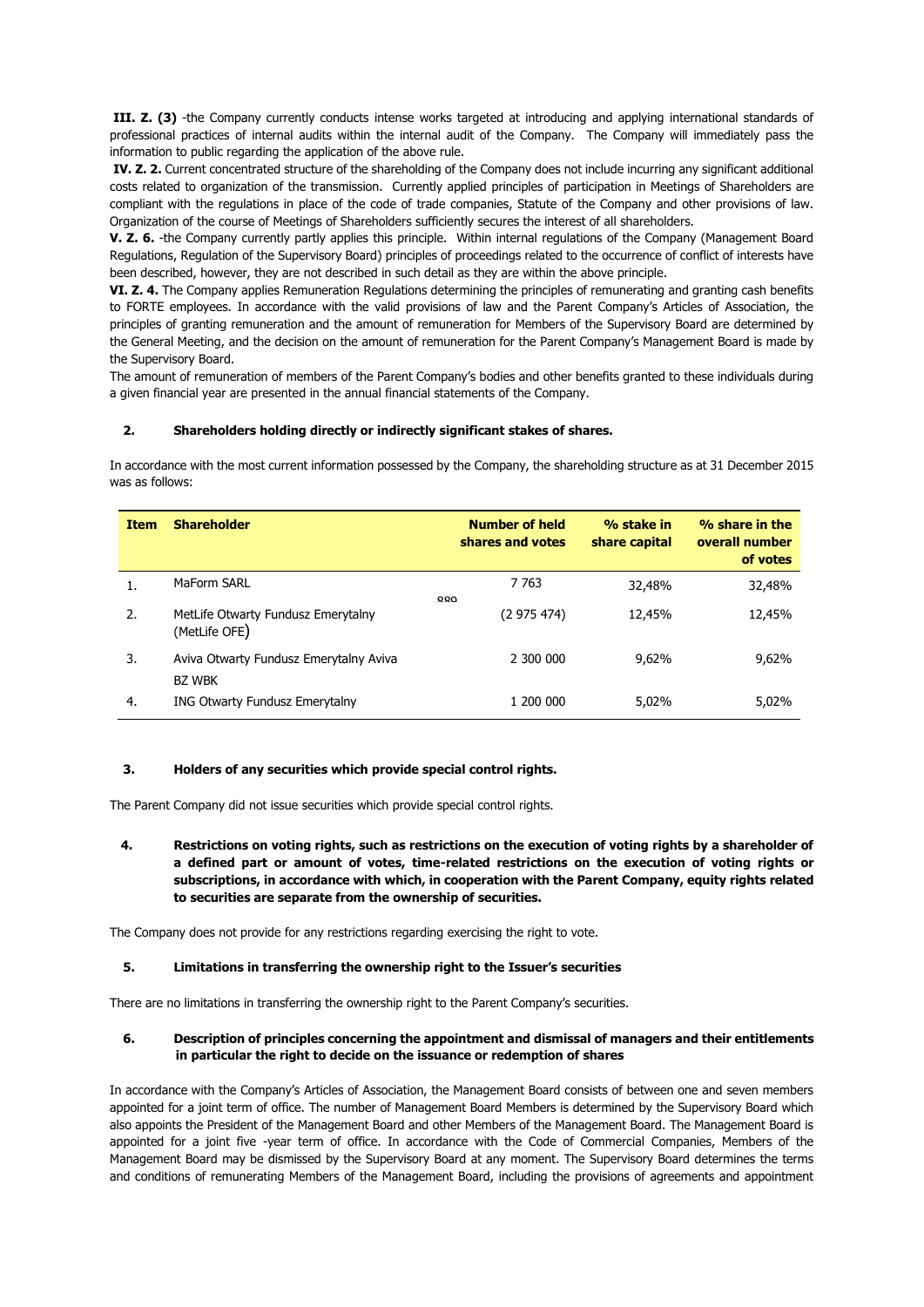letters binding Members of the Management Board with the Company. In accordance with the Articles of Association of the Company, the Management Board directs the activities of the Company and represents it before third parties. The work of the Management Board is managed by the President of the Management Board. The scope of activities of the Management Board includes all matters related to managing the Company not restricted to the competencies of the Company's other bodies. The powers of the Management Board of the Company related to the right to decide on redeeming shares do not deviate from the regulations contained in the Code of Commercial Companies.

# **7. Principles of introducing amendments to the articles of association or memorandum of association of the Issuer's Parent Company.**

The Company's Articles of Association are amended in accordance with mandatory provisions of the Code of Commercial Companies, i.e. Art. 430 et seq., by way of a resolution of the General Meeting of the Company.

The General Meeting of the Company may authorise the Supervisory Board to establish the consolidated text of the amended Company's Articles of Association.

Company Management, acting pursuant to the Regulation of the Ministry of Finance regarding current information and periodical information submitted by the Issuers of stocks and the conditions for considering as equivalent the information required by the provisions of law of non-member country as of 19 February 2009 (Journal of Laws no. 33, item 259 as amended) informs the shareholders of the intended, , conducted changes to the content of the Company Statute and regarding elaboration of the unified text of the Statute including the changes made, by publishing current reports and by placing the current text of the Statute on the internet website of the Company.

# **8. The manner of functioning of the General Meeting and its principal powers and a description of the rights of shareholders and the manner of their execution, in particular the principles arising from regulations of the general meeting, if such regulations have been adopted and are not a direct result of the existing law**

The manner of functioning of the General Meeting of Fabryki Mebli "FORTE" S.A. and its powers, as well as the rights of shareholders and the manner of their execution are determined by the following documents:

- 1. the Commercial Companies Code,
- 2. The Company's Articles of Association,
- 3. Regulations of General Meetings.

The schedule of works regarding organising General Meetings is planned in such a way as to duly perform obligations towards shareholders and allow them to execute their rights.

On 19 May 2015, the General Meeting was convened by the Parent Company's Management Board through a notice published on the Parent Company's website at least 26 days prior to the date of the General Meeting, and in a manner specified for transmitting current information according to the provisions on public offering and conditions governing the introduction of financial instruments to organised trading and on public companies. Resolutions adopted by the General Meeting were published on the Company's website.

Resolutions of the General Meeting are adopted by a simple majority of the votes cast, unless the provisions of law or the Company's Articles of Association provide otherwise. Votes in favour of or against a resolution are considered votes cast.

The following matters were reserved in the Articles of Association to the exclusive decision of the General Meeting:

terms and conditions and manner of redeeming shares of the Company ,terms and conditions of issuing utility certificates in exchange for redeemed shares, creating reserve capital and earmarked funds, allocating reserve capital, allocating pure profit earned by the Company.

A resolution of the General Meeting is not required for the purchase and sale of real property, perpetual usufruct, and a share in real property, sale and transfer of rights of property use, property encumbrance, establishing tail property rights on the Company property (decisions on such matters are reserved for the Parent Company's Supervisory Board). Representatives of the media may be present during the General Meeting. The participants of the Annual General Meeting of the Parent Company always include Members of the Management Board and the Supervisory Board and the Company's certified auditor. The course of the Annual General Meeting in 2015 was compliant with the provisions of the Code of Commercial Companies and the Company's Regulations of General Meetings. Members of the Management Board, Supervisory Board and the certified auditor of the Company present during the Meeting were ready to give any explanations and respond to the shareholders' questions in the scope of their competencies in accordance with the binding provisions of law.

Shareholders can participate in the General Meeting and exercise the voting right in person or through a proxy.

**9. Composition of issuer's managing, supervising and administering bodies, changes they underwent during the last financial year and description of their activities.**

# **SUPERVISORY BOARD**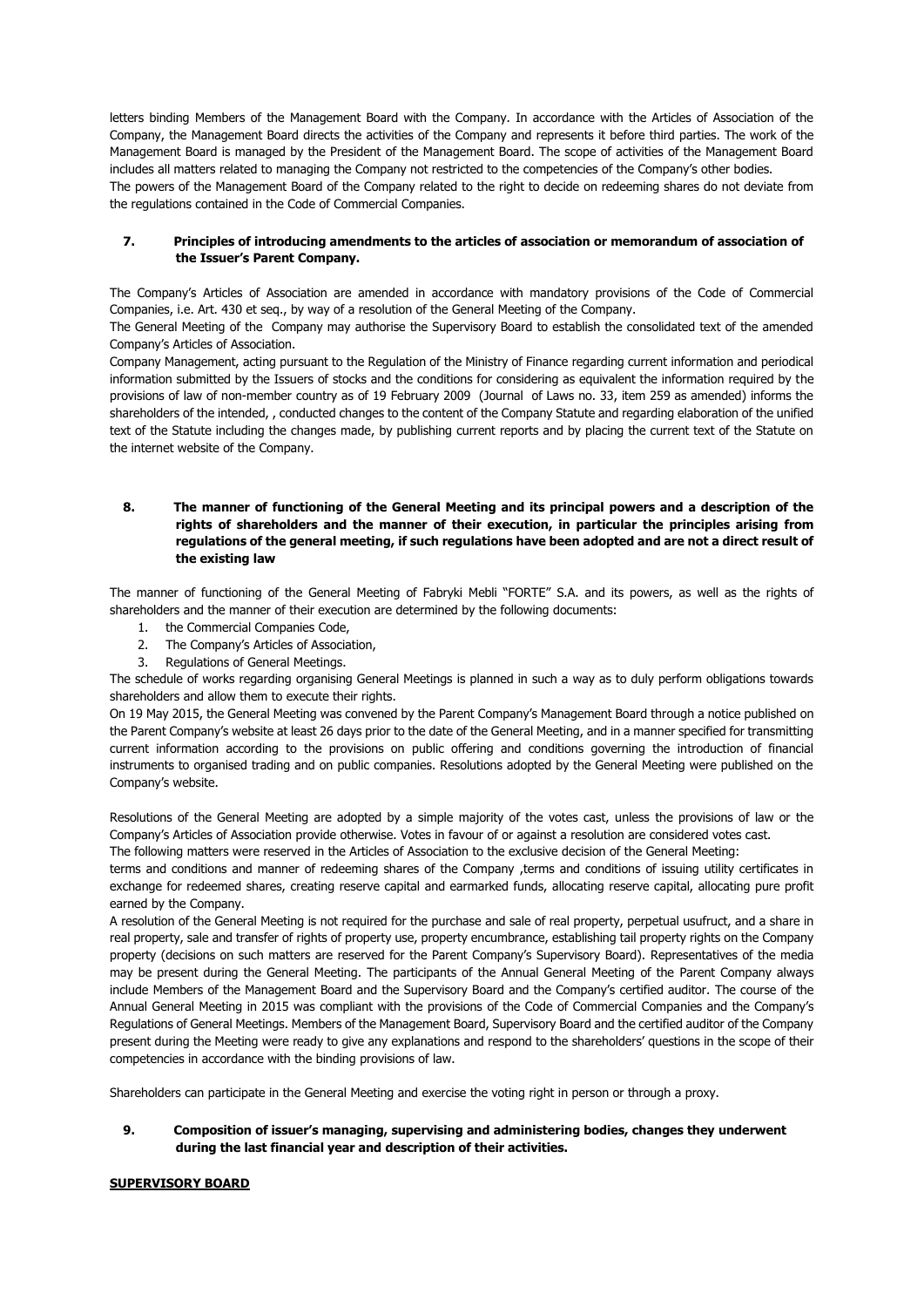The Company's Supervisory Board acts on the basis of the provisions of the Code of Commercial Companies, the Company's Articles of Association and the Regulations of the Supervisory Board of Fabryki Mebli "FORTE" S.A. with its registered seat in Ostrów Mazowiecka. The Supervisory Board consists of between five and seven members. The Chairman of the Supervisory Board is appointed by the General Meeting during which also the number of Supervisory Board members is established. From among its members, the Supervisory Board appoints the Vice-chairman and, if necessary, the secretary. If the number of members of the Supervisory Board falls below the minimum number set out in the Code of Commercial Companies, the General Meeting supplements /appoints/ Members of the Supervisory Board for the remaining part of the term of office.

The term of office of the Supervisory Board is four years. General Meeting of Fabryki Mebli "FORTE" S.A. established on 10 June 2014 a five-person Supervisory Board of the Company in the new term of office.

At the end of 2015, the Supervisory Board of Fabryki Mebli "FORTE" S.A. was composed of:

Zbigniew Sebastian – Chairman,

Stefan Golonka – Vice-chairman,

Tomasz Domagalski-Member,

Stanisław Krauz - Member,

Jerzy Smardzewski - Member,

Changes in the composition of the Supervisory Board of the Company throughout 2015 were as follows:

on 22 April 2015 Mr Władysław Frasyniuk submitted resignation from the function of Member of the Supervisory Board effective as of 19 May 2015.

-on 19 May 2015 Mr Jerzy Smardzewski was appointed for the Supervisory Board.

The exclusive competence of the Supervisory Board includes in particular adopting resolutions on matters regarding:

- a) purchasing and selling real property, perpetual usufruct or a share in real property, selling and transferring rights to use real property, encumbrance on real property, establishing limited property rights on the property of the Company,
- b) taking out loans exceeding the Company's financial plan,
- c) granting sureties to the amount exceeding in total the equivalent of EUR 150 000,
- d) taking over the obligations of third parties,
- e) accepting and establishing pledges and other collaterals, except for a pledge and collaterals related to the ordinary business of the Company in the amount not exceeding in total the equivalent of EUR 150 000,
- f) concluding, terminating and amending lease agreements and other such agreements, if they are concluded for a period longer than three years and when the annual lease rent paid by the Company exceeds the equivalent of EUR 150 000,
- g) wydzierżawienia przedsiębiorstwa lub jego części,
- h) purchasing and selling establishments and branches of the Company,
- i) selling the Company's enterprise or its part,
- j) approving employee participation in profits and granting special pension rights,
- k) establishing the annual plan for the enterprise (in particular investment and financial plans), as well as strategic plans,
- l) granting borrowings outside the ordinary course of trade to a total amount exceeding the equivalent of EUR 50 000.
- Meetings of the Supervisory Board are held when necessary, but at least three times within a financial year.

The Members of the Supervisory Board may cast their vote in writing via another Member of the Supervisory Board. The Supervisory Board may also adopt resolutions in writing or through direct remote communication means. A resolution is valid if all Members of the Supervisory Board have been notified of the content of the draft resolution.

Taking into consideration the fact that in the current term of office the Supervisory Board is composed of five persons, the functions of the Audit Committee are performed by the whole Supervisory Board.

No other committees were established in the Company.

# **MANAGEMENT BOARD**

The Company's Management Board acts on the basis of the provisions of the Code of Commercial Companies, the Company's Articles of Association and the Regulations of the Management Board of Fabryki Mebli "FORTE" S.A. with its registered seat in Ostrów Mazowiecka. The Management Board consists of between one and seven members appointed for a joint term of office. The Management Board of FABRYKI MEBLI "FORTE" S.A. was appointed for joint 5-year term of office for the years 2014-2019. Within the period from 1 January to 31 December 2015 the Management Board of the Company consisted of:

Maciej Formanowicz – President of the Management Board,

Gert Coopmann – Member of the Management Board,

Klaus Dieter Dahlem – Member of the Management Board,

Maria Florczuk – Member of the Management Board.

Mariusz Gazda – Member of the Management Board.

Rafał Prendke – Member of the Management Board, – performed the function until 4 February 2015

In accordance with the Articles of Association of the Company, the Management Board directs the activities of the Company and represents it before third parties. The work of the Management Board is managed by the President of the Management Board. The scope of activities of the Management Board includes all matters related to managing the Company not restricted to the